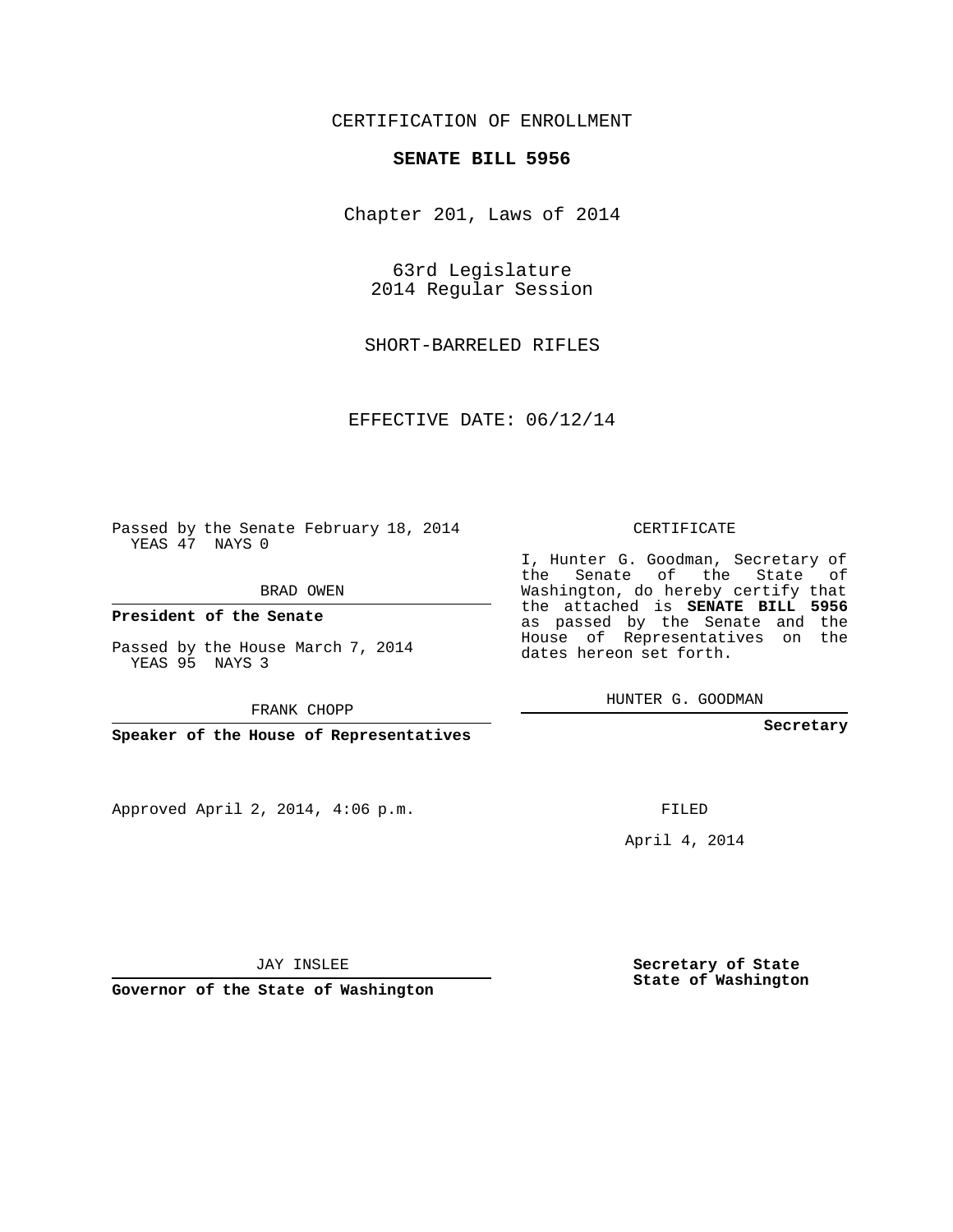## **SENATE BILL 5956** \_\_\_\_\_\_\_\_\_\_\_\_\_\_\_\_\_\_\_\_\_\_\_\_\_\_\_\_\_\_\_\_\_\_\_\_\_\_\_\_\_\_\_\_\_

\_\_\_\_\_\_\_\_\_\_\_\_\_\_\_\_\_\_\_\_\_\_\_\_\_\_\_\_\_\_\_\_\_\_\_\_\_\_\_\_\_\_\_\_\_

Passed Legislature - 2014 Regular Session

**State of Washington 63rd Legislature 2014 Regular Session By** Senators Hatfield, Sheldon, and Braun Read first time 01/13/14. Referred to Committee on Law & Justice.

 AN ACT Relating to short-barreled rifles; amending RCW 9.41.190; and prescribing penalties.

BE IT ENACTED BY THE LEGISLATURE OF THE STATE OF WASHINGTON:

 **Sec. 1.** RCW 9.41.190 and 1994 sp.s. c 7 s 420 are each amended to read as follows:

 (1) Except as otherwise provided in this section, it is unlawful for any person to manufacture, own, buy, sell, loan, furnish, transport, or have in possession or under control, any machine gun, short-barreled shotgun, or short-barreled rifle; or any part designed and intended solely and exclusively for use in a machine gun, short- barreled shotgun, or short-barreled rifle, or in converting a weapon into a machine gun, short-barreled shotgun, or short-barreled rifle; or to assemble or repair any machine gun, short-barreled shotgun, or short-barreled rifle.

15 (2) It is not unlawful for a person to possess, transport, acquire, 16 or transfer a short-barreled rifle that is legally registered and possessed, transported, acquired, or transferred in accordance with federal law.

(3) Subsection (1) of this section shall not apply to: